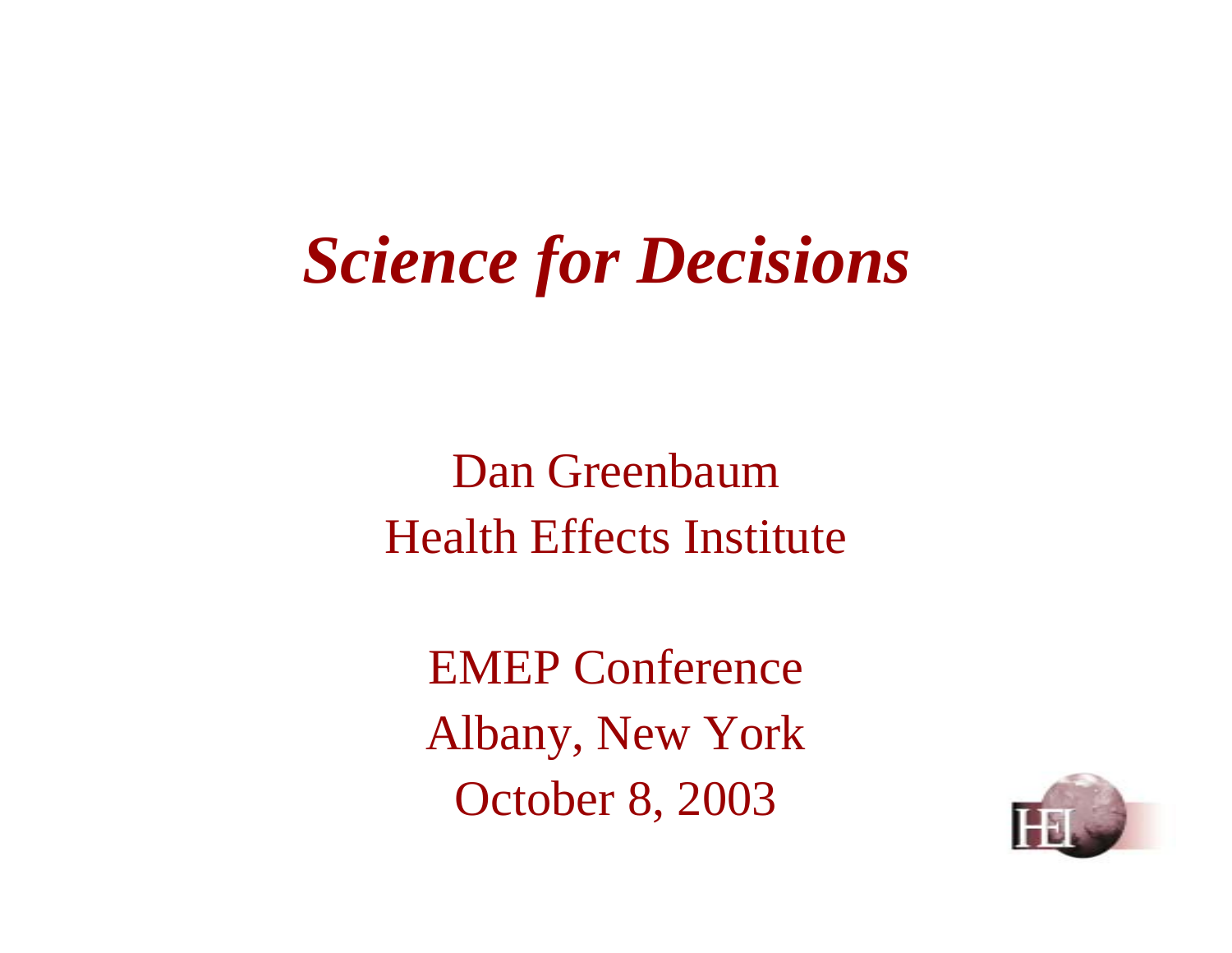### Science for Decisions

- The Context How science informs policy
- At the Edge: two very different worlds
- A few suggestions for the science community

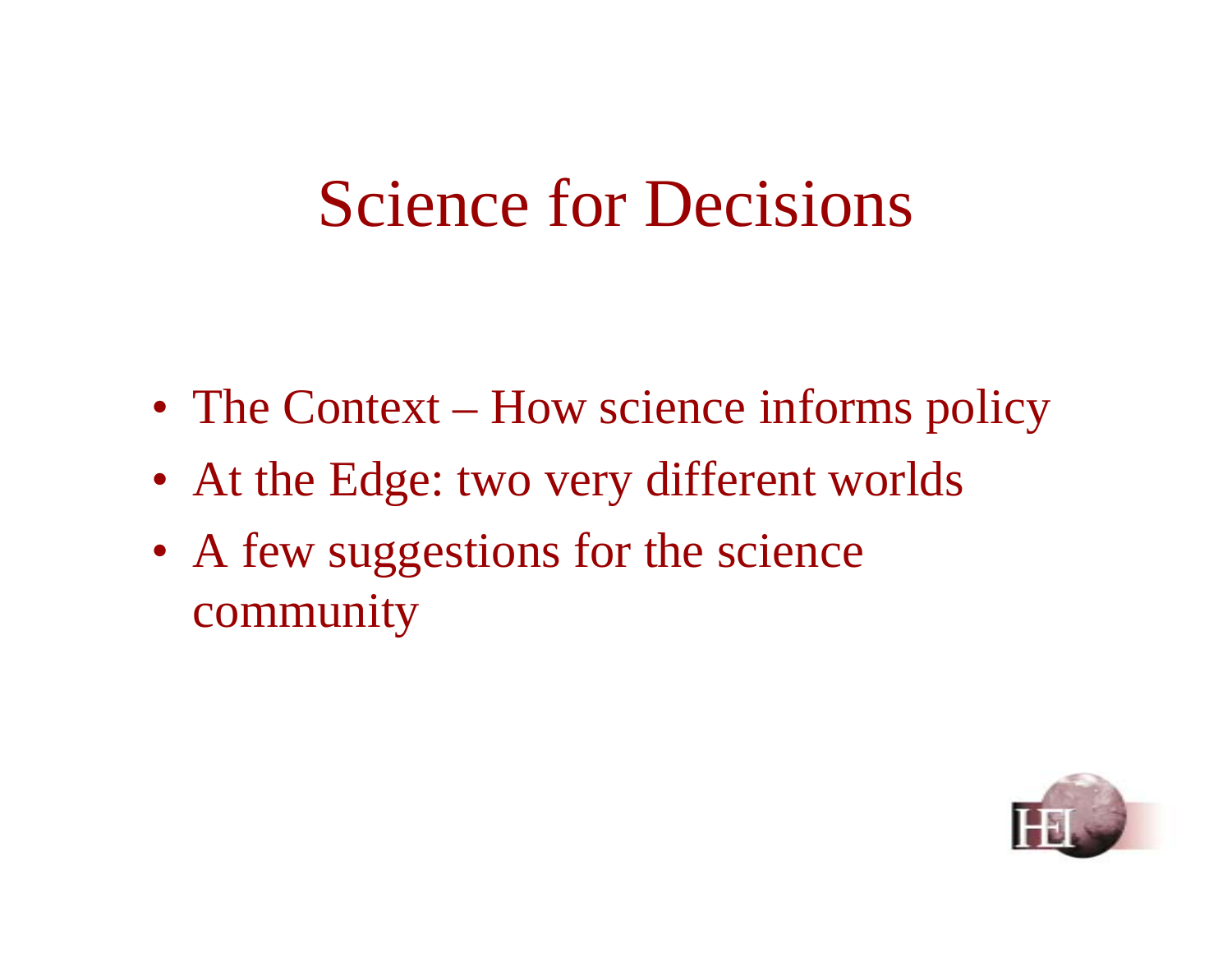### The Context: How "Science" Becomes Rules

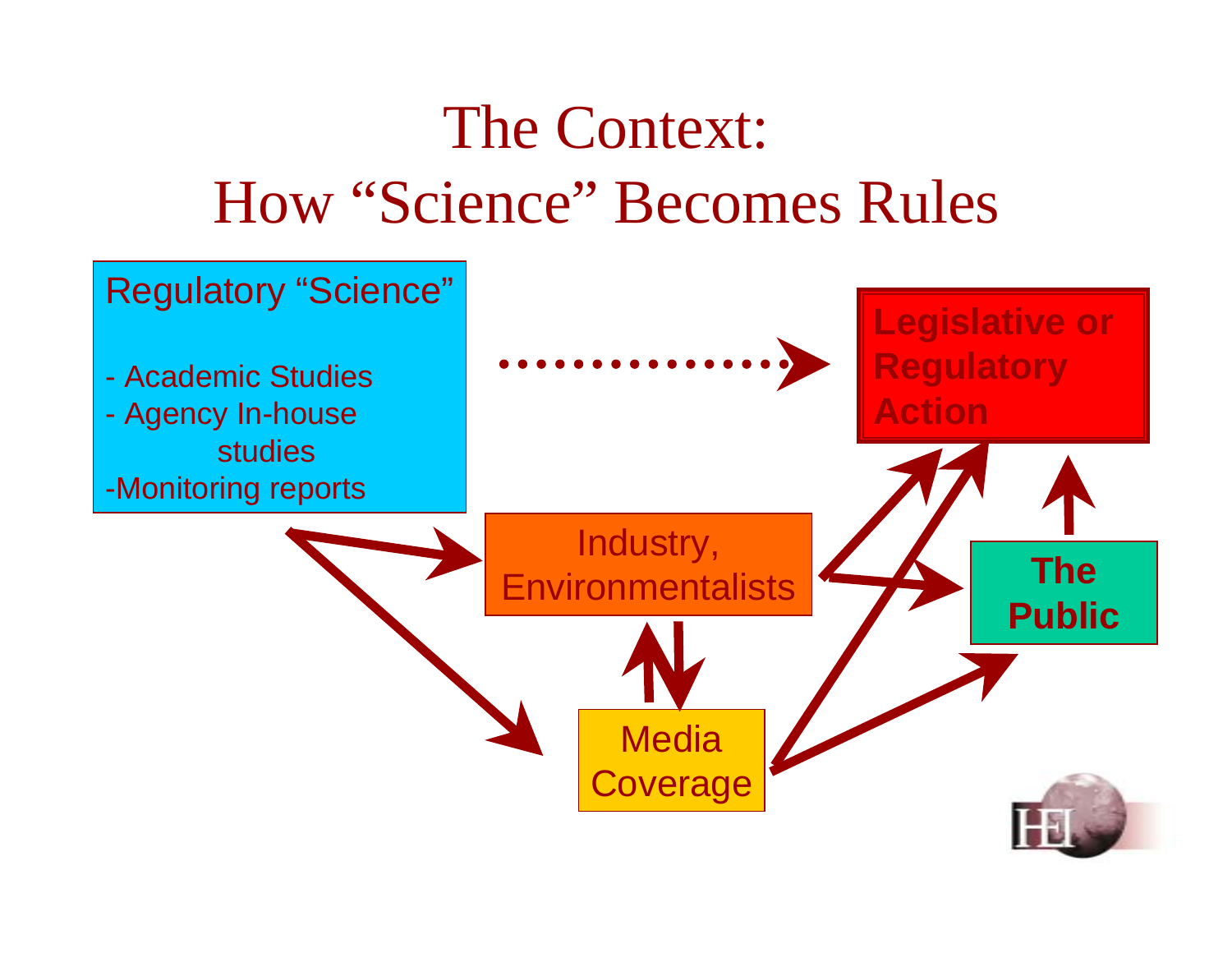#### At the Edge:

#### *The Two Very Different Worlds of Science and Policy*

- • *Scientists* **seek long-term, robust "findings" (always with caveats)**
	- *Policy Makers* **want "answers." NOW.**
- *Scientists***: value objectivity, facts** 
	- *Policy Makers***: see facts as advocacy tools**
- *Scientists***: prefer "basic" science** 
	- *Policy Makers***: need "applied" science**
- *Science***: at its best in controlled laboratory conditions** 
	- *Policy makers***: want "real-world" effects on humans and ecosystems**
- *Scientists***: want science at the center of decisions** 
	- *Policy makers***: science one among technical, political, economic factors**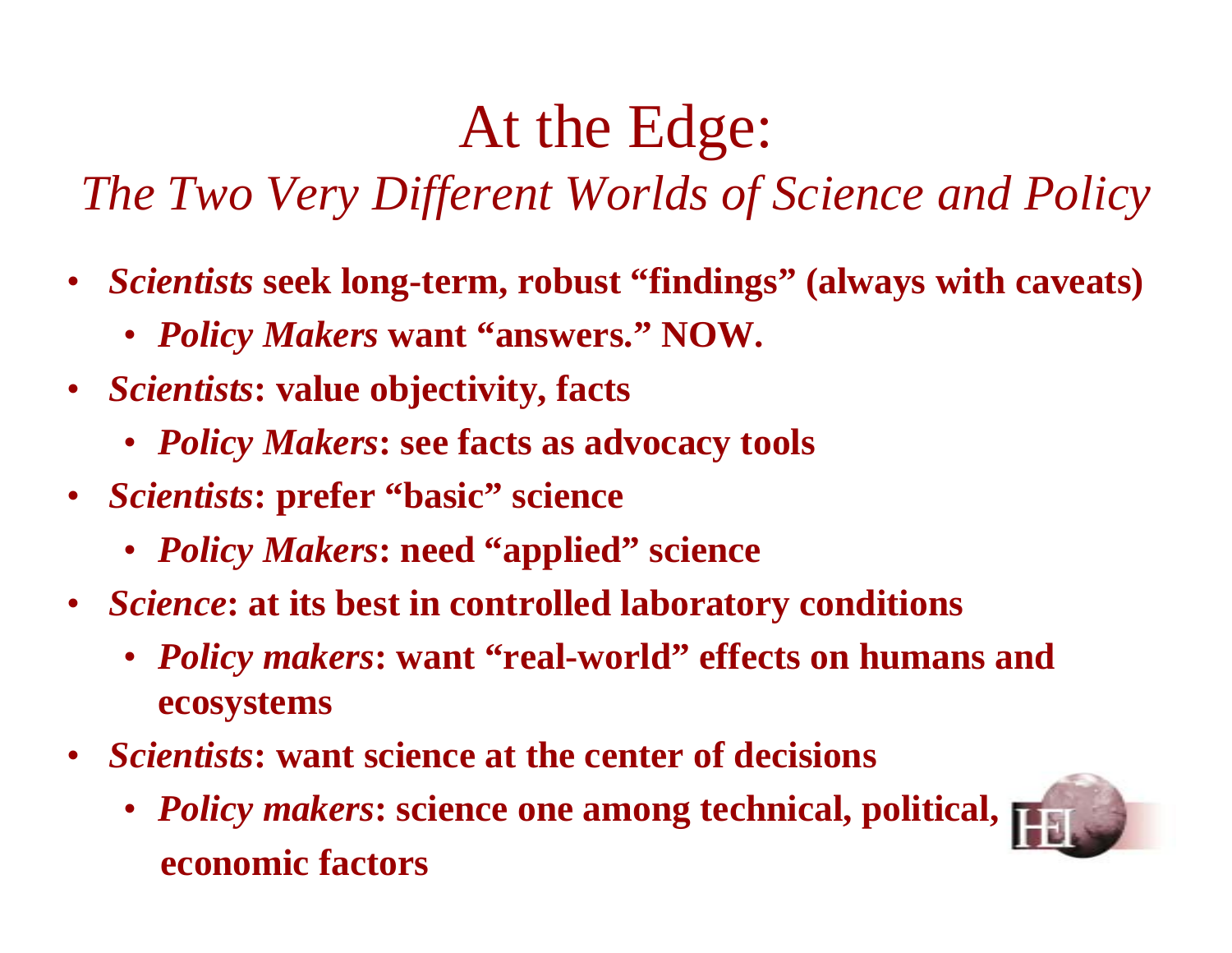Two Worlds in Action: *The 1997 PM NAAQS Debate* 

- The Science:
	- Growing number of epidemiology studies associate health with PM levels
	- Little toxicological evidence of mechanism
- The Proposal from EPA:
	- New, more stringent NAAQS for  $PM_{2.5}$
- The Debate:
	- Some science: No data for  $PM_{2,5}$ , No mechanism,
	- Hot issue: "Hidden" data (Harvard Six Cities Study)
- The Hearings: Science and Policy collide

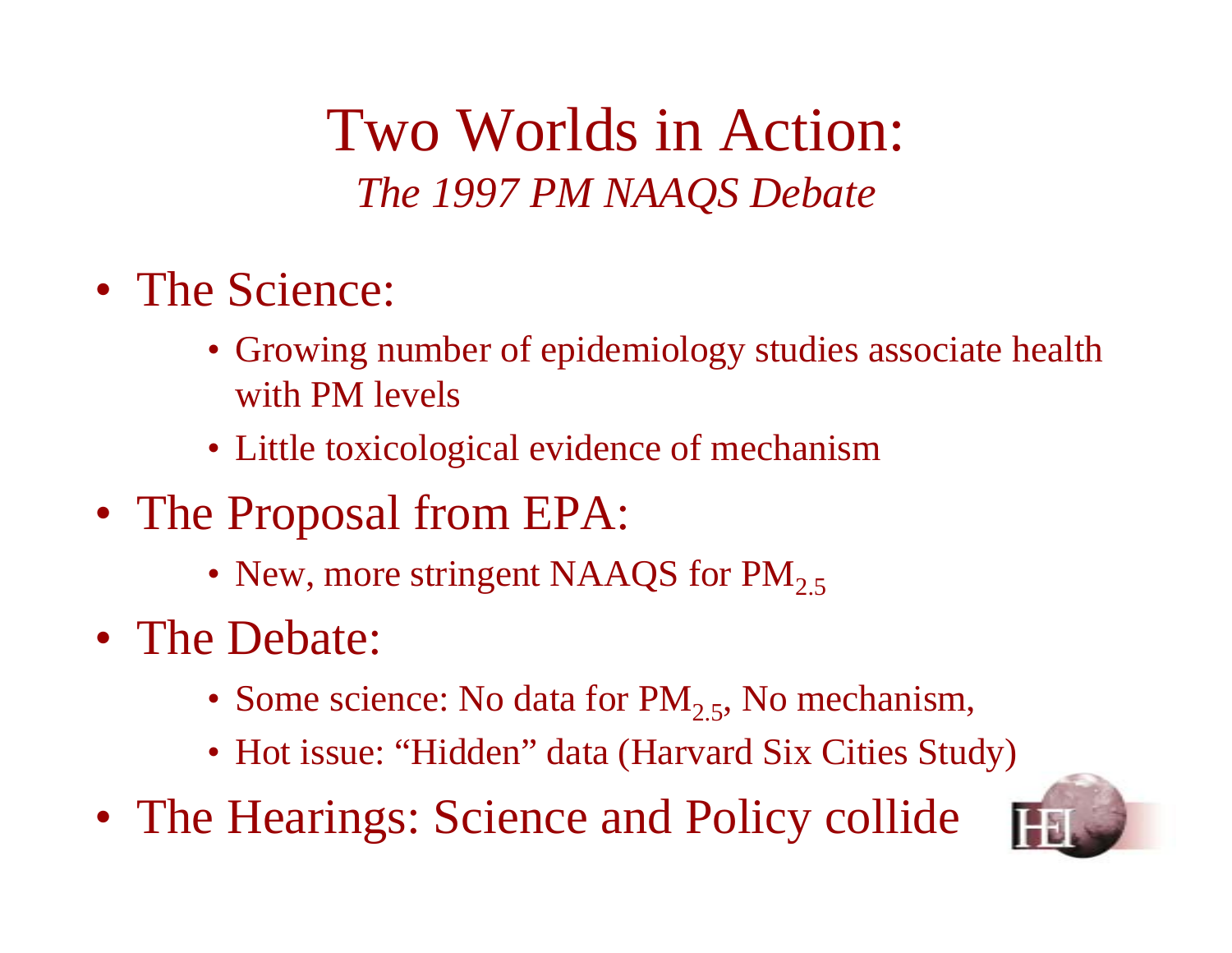## Two Different Worlds

- Substantial Differences in approach and needs
- Further complicated by other interpreters
	- Stakeholders, media
- What can the science community do?
	- A few suggestions

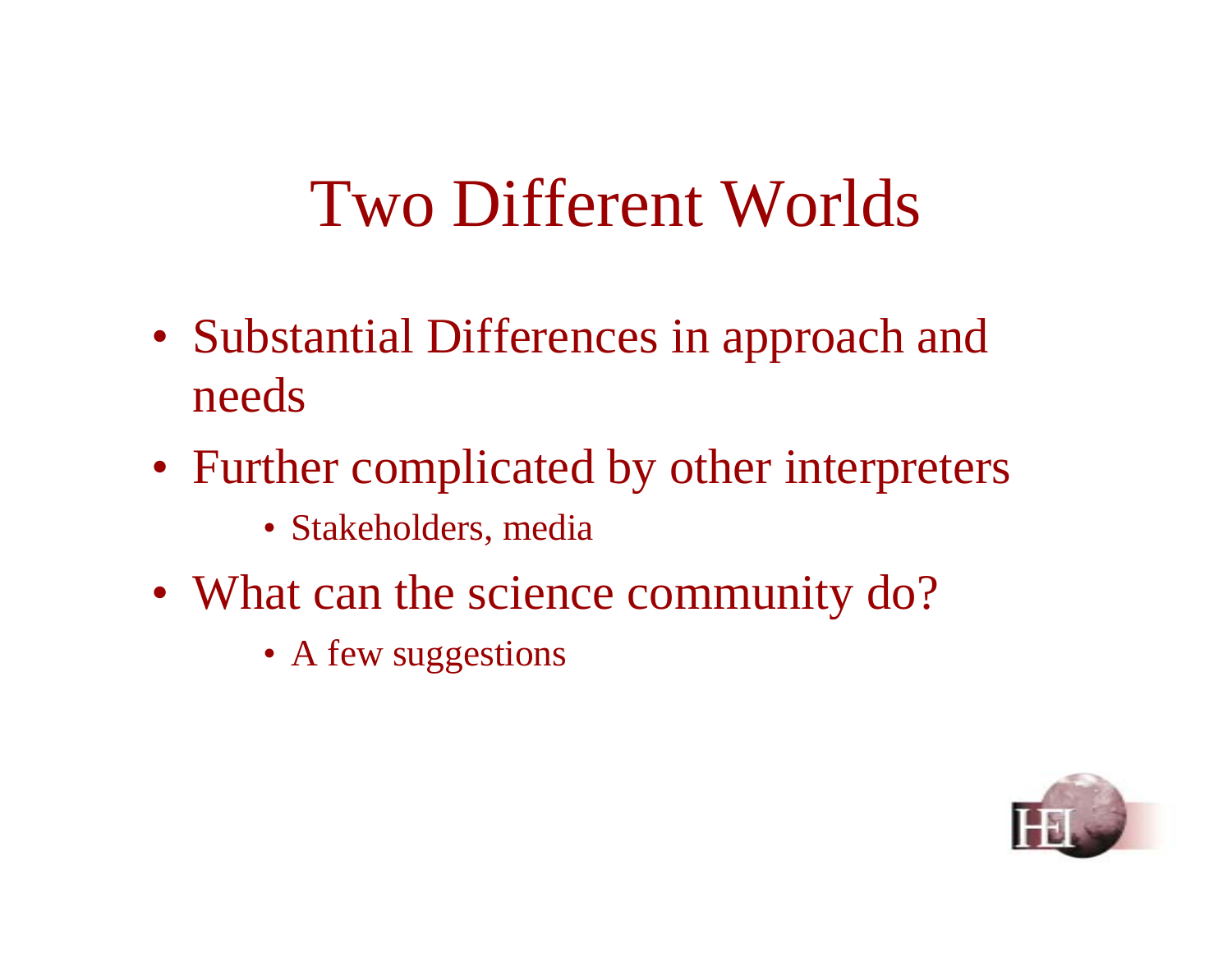# Suggestion: *Strategic Science*

- Good science requires a long lead time
- The key policy questions will be shaped by many:
	- Legislators, regulators, environmentalists, industry
- Science needs to better understand what is coming up in the policy world
	- Input from all key parties
- Science started strategically now
	- with a target 5-10 years in the future

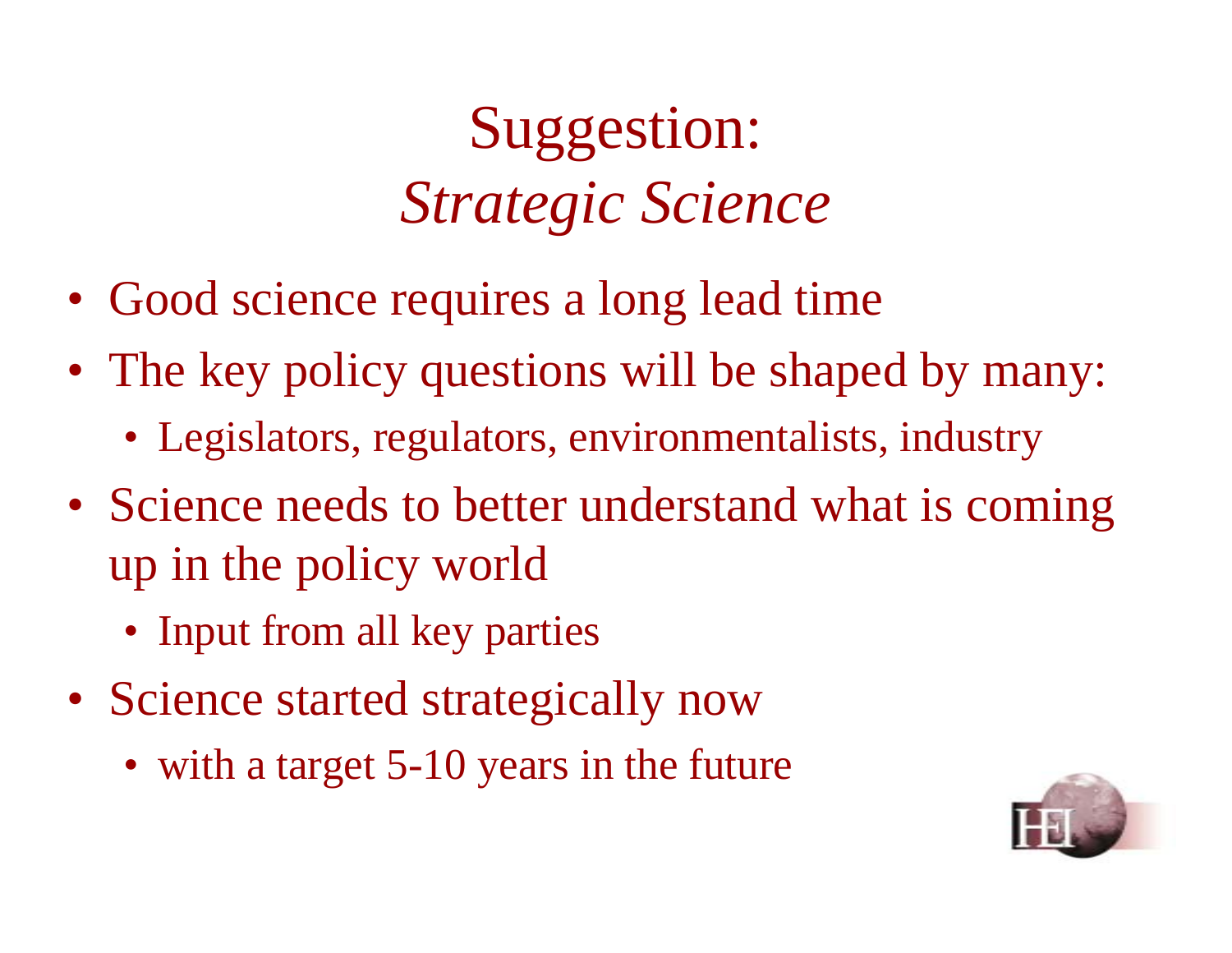# Strategic Science Planning

- NRC Committee on PM Research Needs
	- Created in wake of 1997 debate
	- Developed 14-year "portfolio" of priority research
	- EPA now implementing multi-year research plans
- HEI Strategic Plan
	- Every five years
	- Extensive consultation with decision makers, stakeholders
	- Targeted at major upcoming decisions at 5- and 10- year time frames

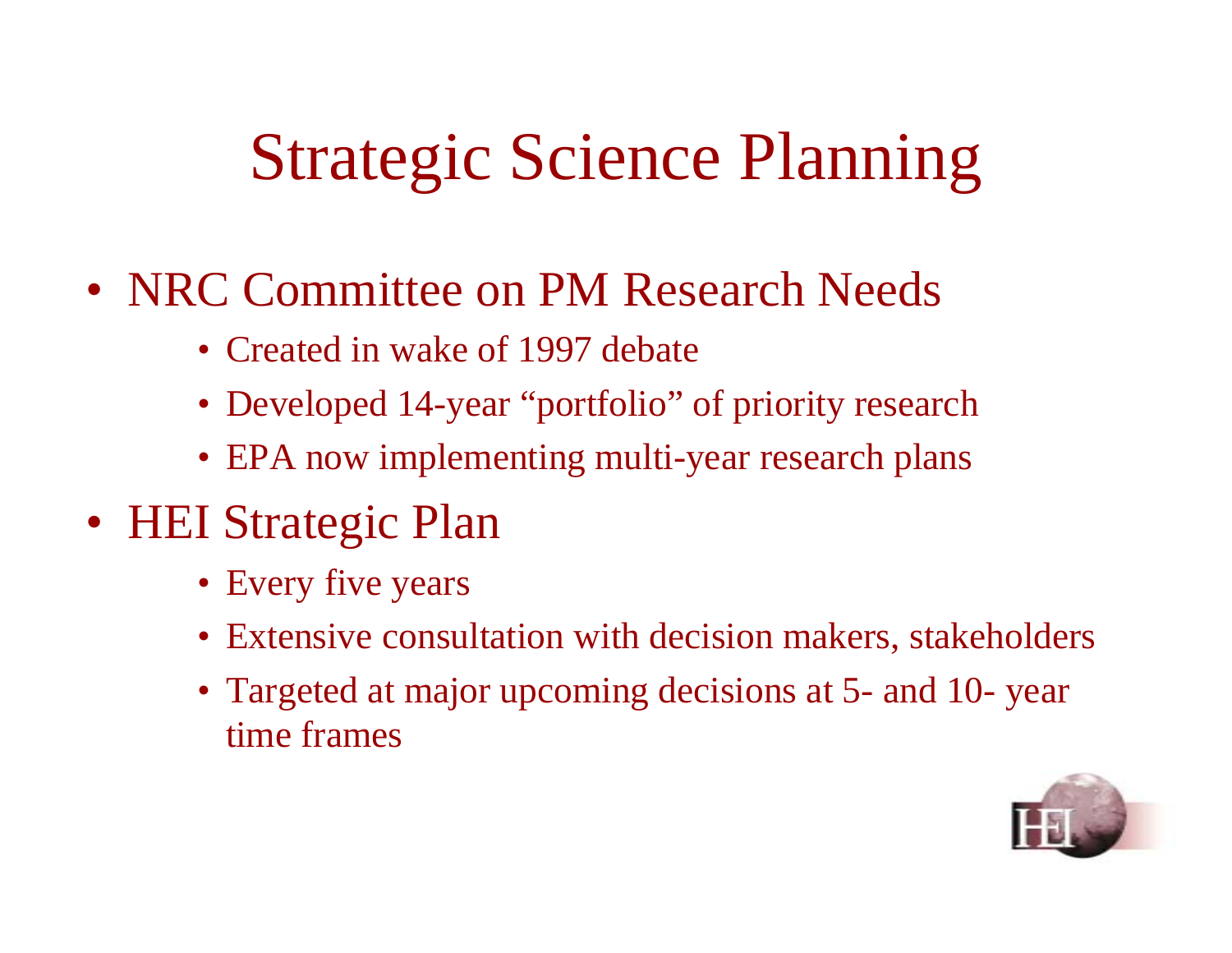# Example: HEI Strategic Plan

#### Table 3. Implementing the Strategic Plan

|                                                  | <b>FY 2000</b>                                                                                                       | FY 2001                                                                                                        | <b>FY 2002</b>                                | FY 2003                                             | FY 2004                                                                                                                                                                                                                                                                      | <b>FY 2005</b>                                                                                                          |
|--------------------------------------------------|----------------------------------------------------------------------------------------------------------------------|----------------------------------------------------------------------------------------------------------------|-----------------------------------------------|-----------------------------------------------------|------------------------------------------------------------------------------------------------------------------------------------------------------------------------------------------------------------------------------------------------------------------------------|-------------------------------------------------------------------------------------------------------------------------|
| <b>Major Upcoming Regulatory Events</b>          |                                                                                                                      |                                                                                                                |                                               |                                                     |                                                                                                                                                                                                                                                                              |                                                                                                                         |
|                                                  | • US PM NAAOS<br>Criteria Document<br>• Tier 2 Standards<br>• EU Heavy-Duty<br>Diesel Standards                      | • Mobile-Source Air<br><b>Toxics Rules</b><br>• EU Clean Air for<br>Europe<br>• US decisions on<br>diesel fuel | • US PM NAAOS<br>review                       | • EU PM Limit<br>Values review                      | · US and EU Heavy-<br>Duty Diesel Rules<br>take effect                                                                                                                                                                                                                       | Looking Abead<br>• State plans for PM<br>• 2007 Rules for<br>Heavy-Duty Diesel<br>• EU/US Auto/Fuel<br><b>Standards</b> |
| HEI Strategic Plan 2000-2005                     |                                                                                                                      |                                                                                                                |                                               |                                                     |                                                                                                                                                                                                                                                                              |                                                                                                                         |
| <b>Air Pollution Mixture</b>                     |                                                                                                                      |                                                                                                                |                                               |                                                     |                                                                                                                                                                                                                                                                              |                                                                                                                         |
| • PM and Gases                                   |                                                                                                                      | Implement, maintain and expand worldwide inventory of PM studies                                               |                                               | ÷                                                   | $\rightarrow$<br>÷                                                                                                                                                                                                                                                           | $\rightarrow$<br>$\rightarrow$                                                                                          |
| • Air Toxics                                     | components and CAP<br>Complete current personal and<br>controlled human exposure studies<br>Mobile-sources works hop | Complete current studies of comparative toxicity of $PM \rightarrow +$                                         | Long Term Epidemiology<br>Planning Workshop → | components to inform implementation of PM standards | Targeted and systematic studies of comparative toxicity of the PM mixture and of key- $\rightarrow$ $\rightarrow$<br>Initiate, with appropriate partners, epidemiologic studies of effects of long-term<br>exposure to PM and other pollutants (requires additional funding) | $\rightarrow$ $\rightarrow$<br>-                                                                                        |
|                                                  |                                                                                                                      | Complete current benzene, butadiene, and aldehydes studies                                                     |                                               |                                                     | Extend benzene, butadiene and aldehydes studies studies                                                                                                                                                                                                                      |                                                                                                                         |
|                                                  |                                                                                                                      | Air toxics research needs workshop                                                                             |                                               |                                                     | Initiate air toxics mixtures research (POM [PAHs] and others)                                                                                                                                                                                                                | $\rightarrow$ $\rightarrow$ $\rightarrow$                                                                               |
| • Diesel Exhaust                                 | Complete current diesel → Select best research<br>feasibility studies                                                | directions                                                                                                     | Initiate studies of acute noncancer effects   |                                                     | Launch, if feasible and with funding partners, new epidemiologic study of long-term                                                                                                                                                                                          |                                                                                                                         |
|                                                  |                                                                                                                      |                                                                                                                |                                               |                                                     | effects of diesel exposure (requires additional funding)                                                                                                                                                                                                                     |                                                                                                                         |
| <b>Effects of Regulation</b><br>(Accountability) |                                                                                                                      | Science and stakeholder workshops on<br>methods to measure accountability                                      |                                               | Conduct research to develop measurement techniques  |                                                                                                                                                                                                                                                                              |                                                                                                                         |
| Emerging Technologies                            |                                                                                                                      |                                                                                                                |                                               |                                                     | Conduct research to measure health effects<br>changes from reduced air pollution                                                                                                                                                                                             |                                                                                                                         |

Review Literature on Imminent Technology (eg, cerium)

Establish HEI Special Committee on Emerging Technologies to assess and screen technologies developed in response to PM, climate change, other drivers → → →

Review Literature on Imminent Technology (eg, diesel controls)

Initiate targeted research assessing consequences of most likely fuels and technologies



 $\rightarrow$   $\rightarrow$   $\rightarrow$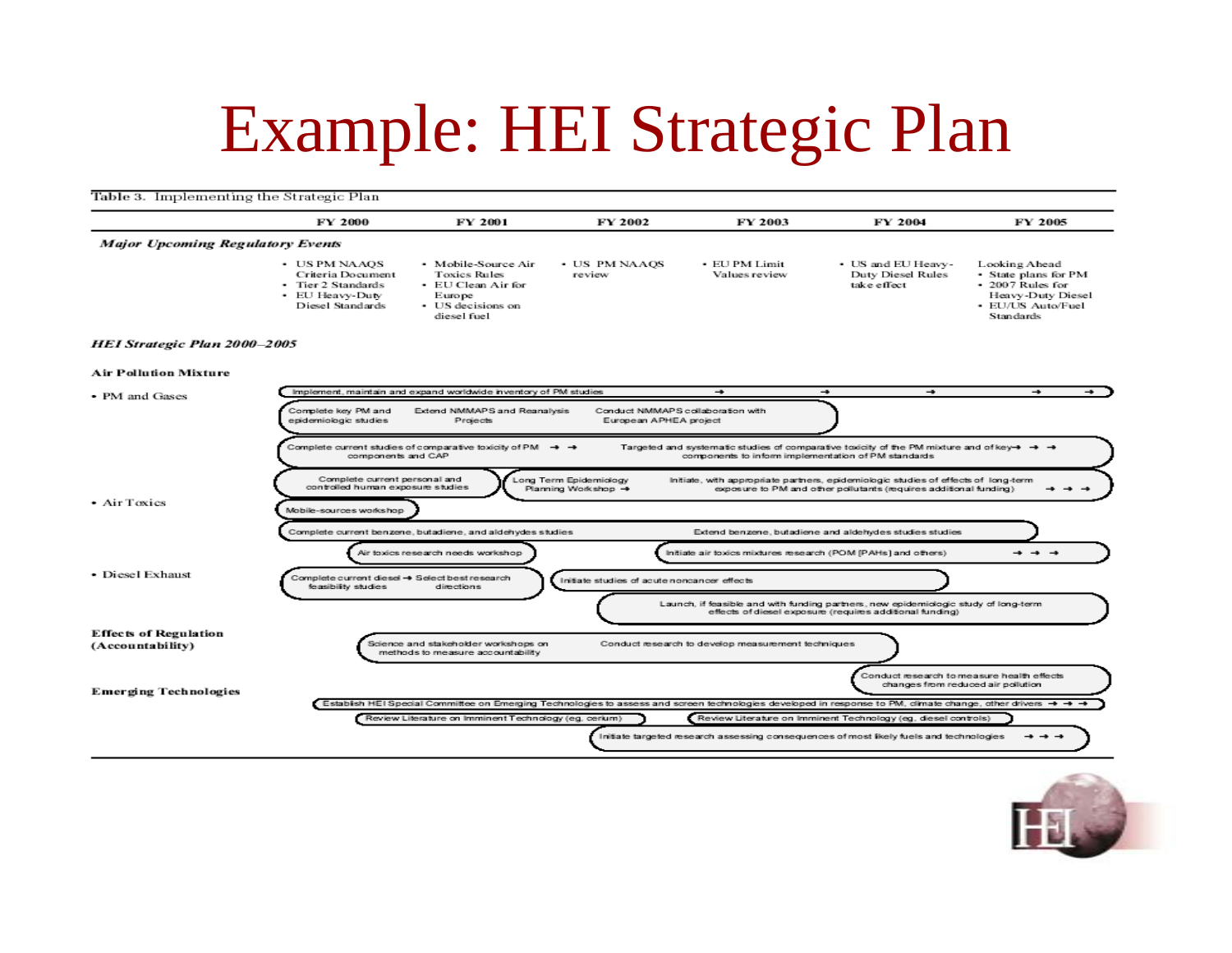# Suggestion: *Science to Maximize Credibility*

- Individual Scientists Produce Individual Results
	- Some scientists attempt to advocate based on them
	- Stakeholders, Media overemphasize individual studies
- *Result*:
	- The public, and decision makers, left to choose among conflicting scientific views;

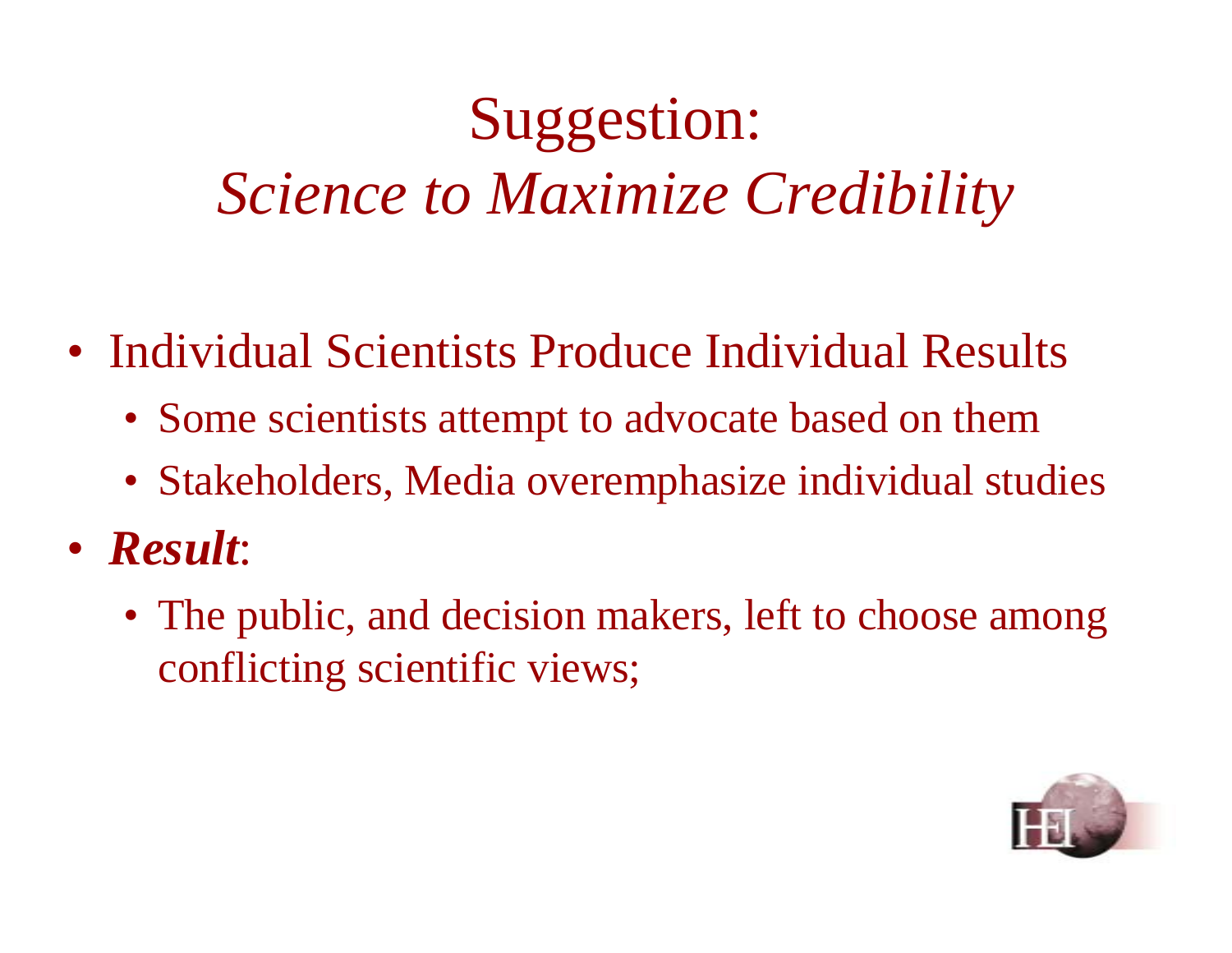# Suggestion: *Science to Maximize Credibility*

- An *Alternative*:
	- Panels of scientists drawing from entire literature
	- Intensive, independent peer review
- Examples:
	- Intergovernmental Panel on Climate Change (IPCC)
	- NRC and HEI reports

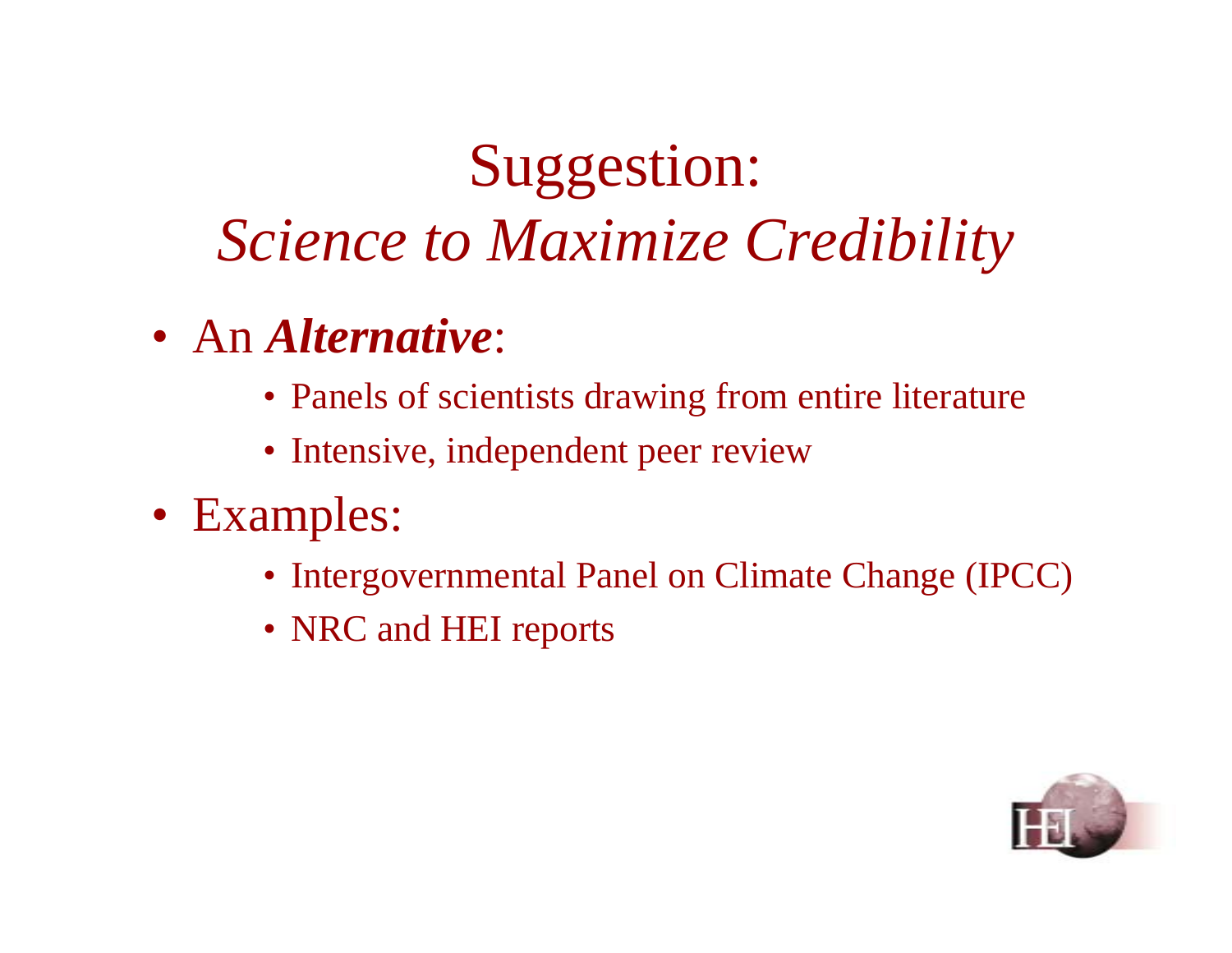#### *Scientific "consensus" builds credibility*





May 2003

#### **SPECIAL REPORT**

**Revised Analyses of** Time-Series Studies of Air Pollution and Health

Revised Analyses of the National Morbidity, Mortality, and Air Pollution Study, Part II\*

Revised Analyses of Selected Time-Series Studies\*

<sup>6</sup> All references to Minneapolis give values for Minneapolis and St Paul.



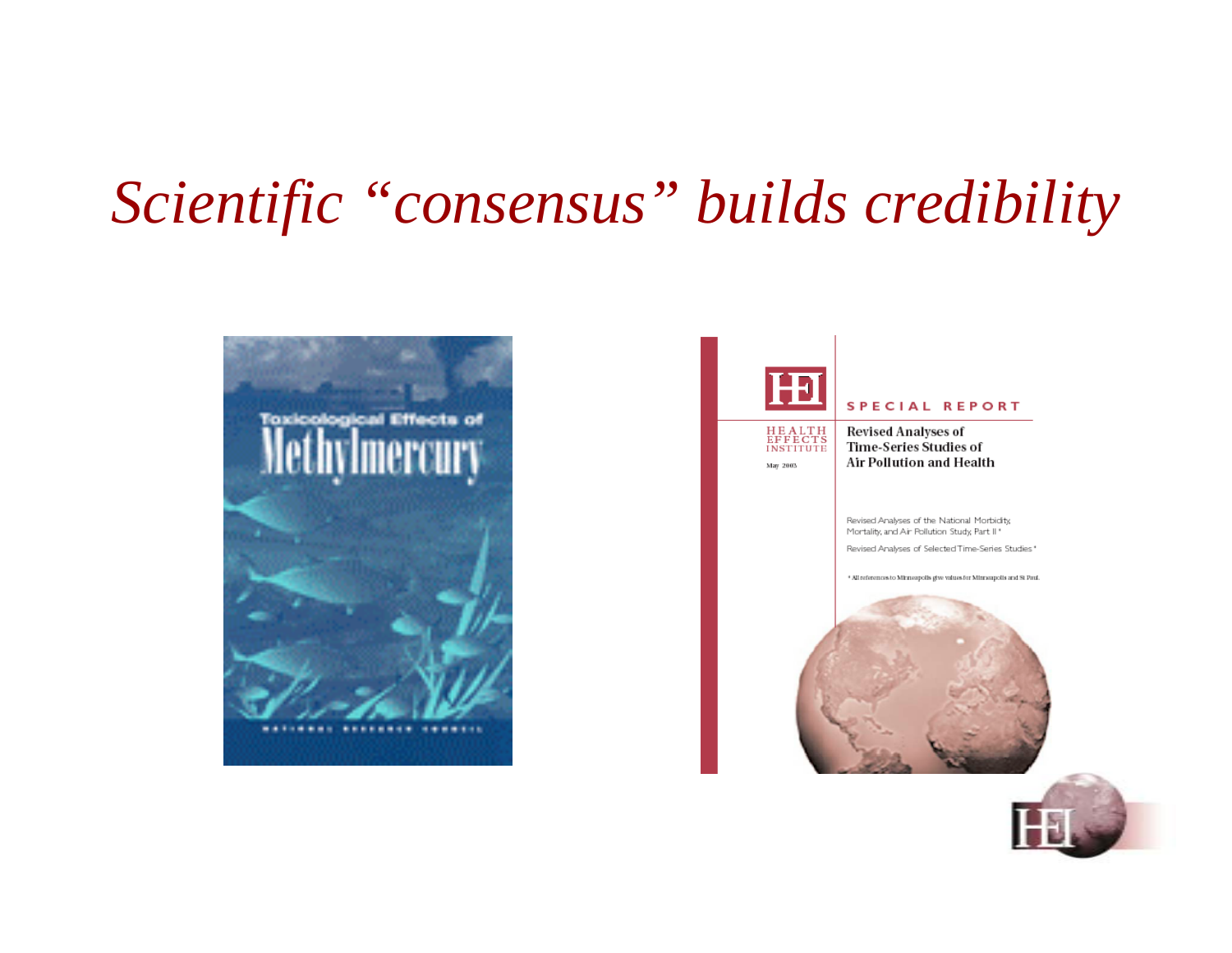## Suggestion:

*Improved Translation, Communication* 

- Science and Policy speak different languages
- Science translated for policy makers by many:
	- Agency staff, legislative aides
	- Stakeholders, media
- There are some good translators out there
	- But adversarial nature of process lends itself to distortion, "cherry-picking" the results
- Science Communication will never be perfect
	- But scientists could do a better job

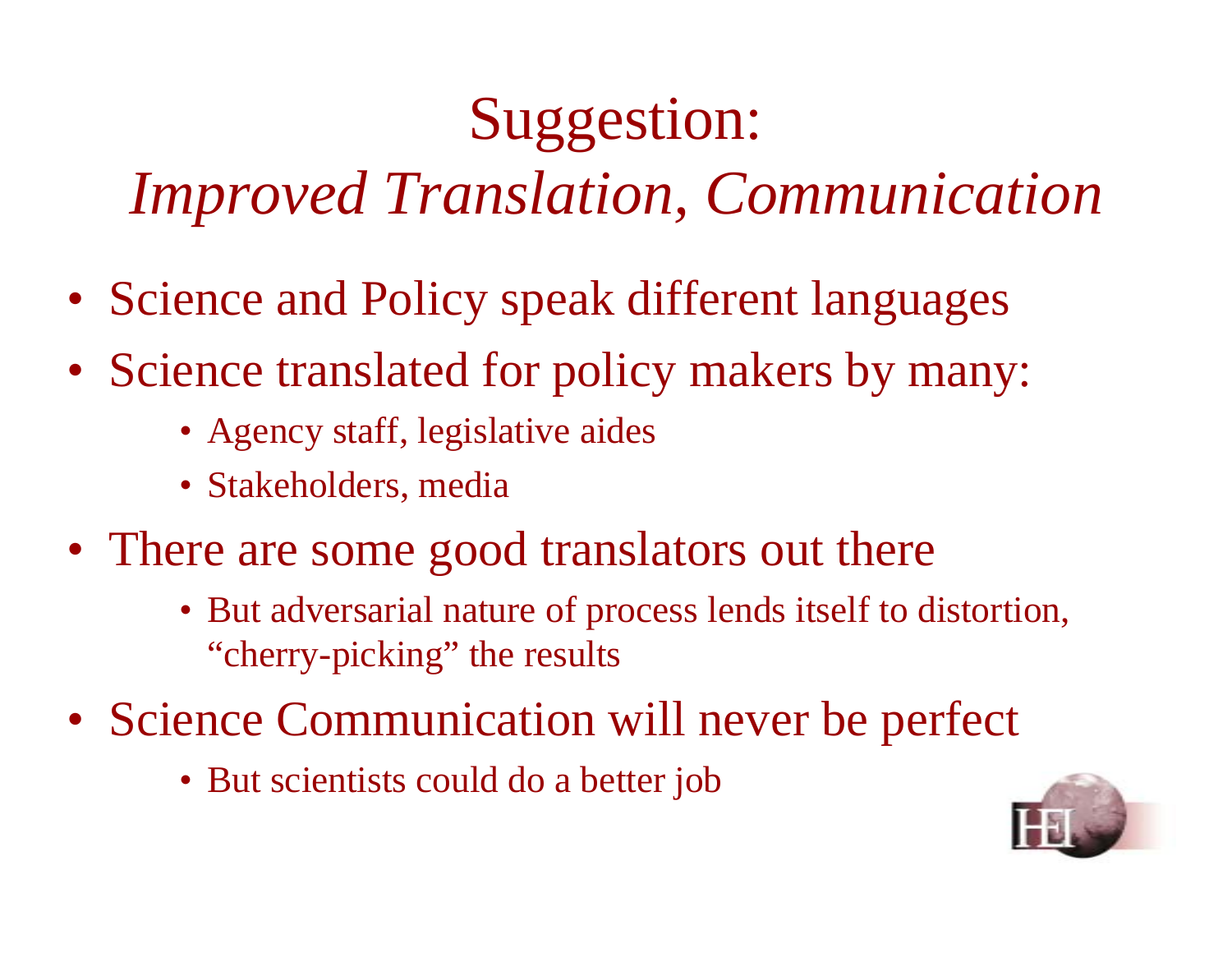# Thoughts for better communication by scientists

- Recognize that communication **STARTS** (rather than ends) with the publication of the report
	- Be prepared to engage in briefings, hearings, etc. to help get the "story" right
- Learn to write plain English abstracts and summaries
	- Don't let advocates, media, write them for you
	- Don't hide behind jargon (e.g. "heart attacks" vs. MI)
- Make clear what we *know*...
	- and what we *don't know*

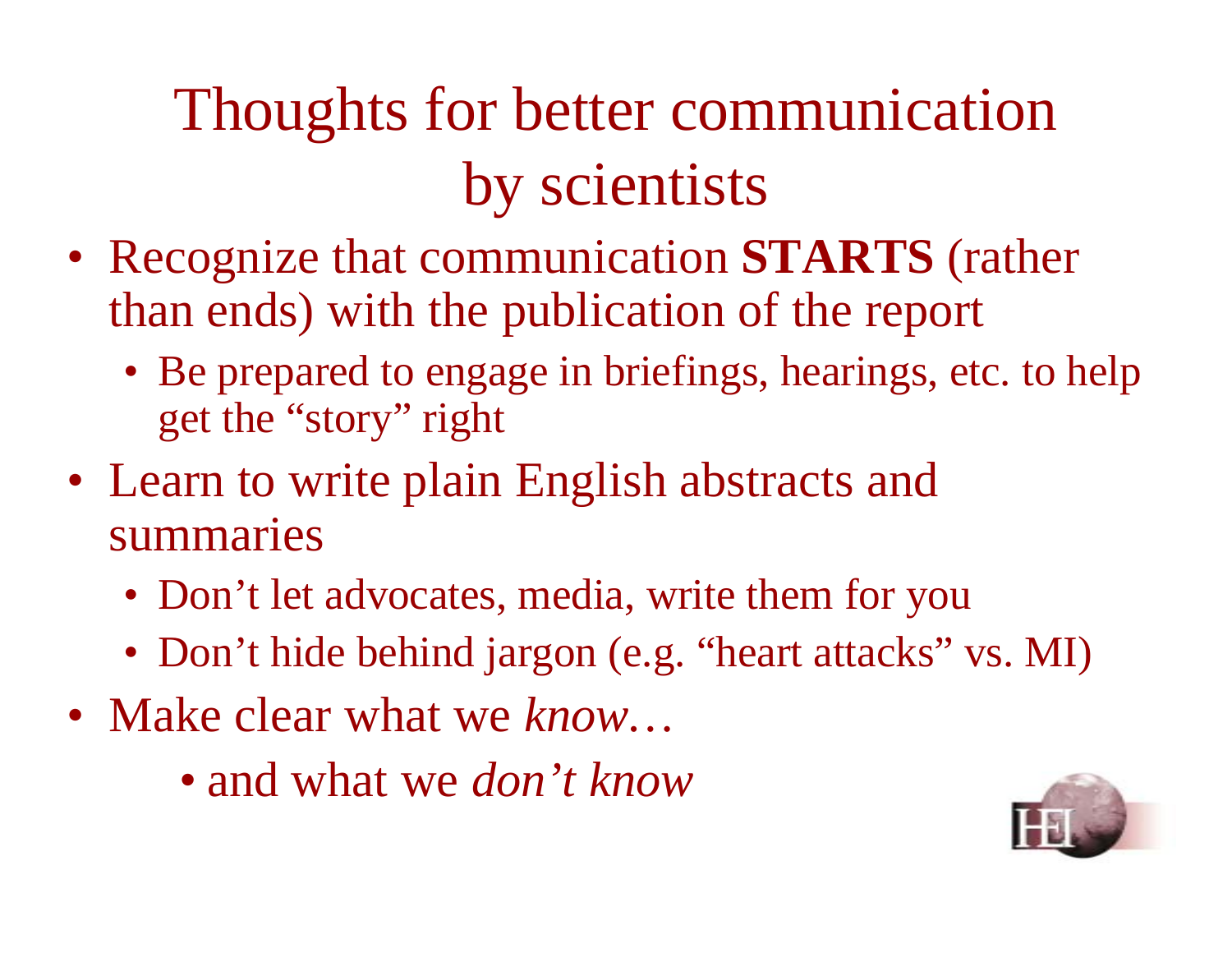#### Summary:

*Improving the way science informs policy*

- Science has a real and important role to play in improving policy
- But it is and will never be easy
	- Policy making is a complex and contentious world quite different from the world of science
- Scientists can improve their chances of informing decisions:
	- *Thinking Ahead***: strategic science planning**
	- *Working Together***: building scientific consensus**
	- *Speaking Plainly***: communicating better**